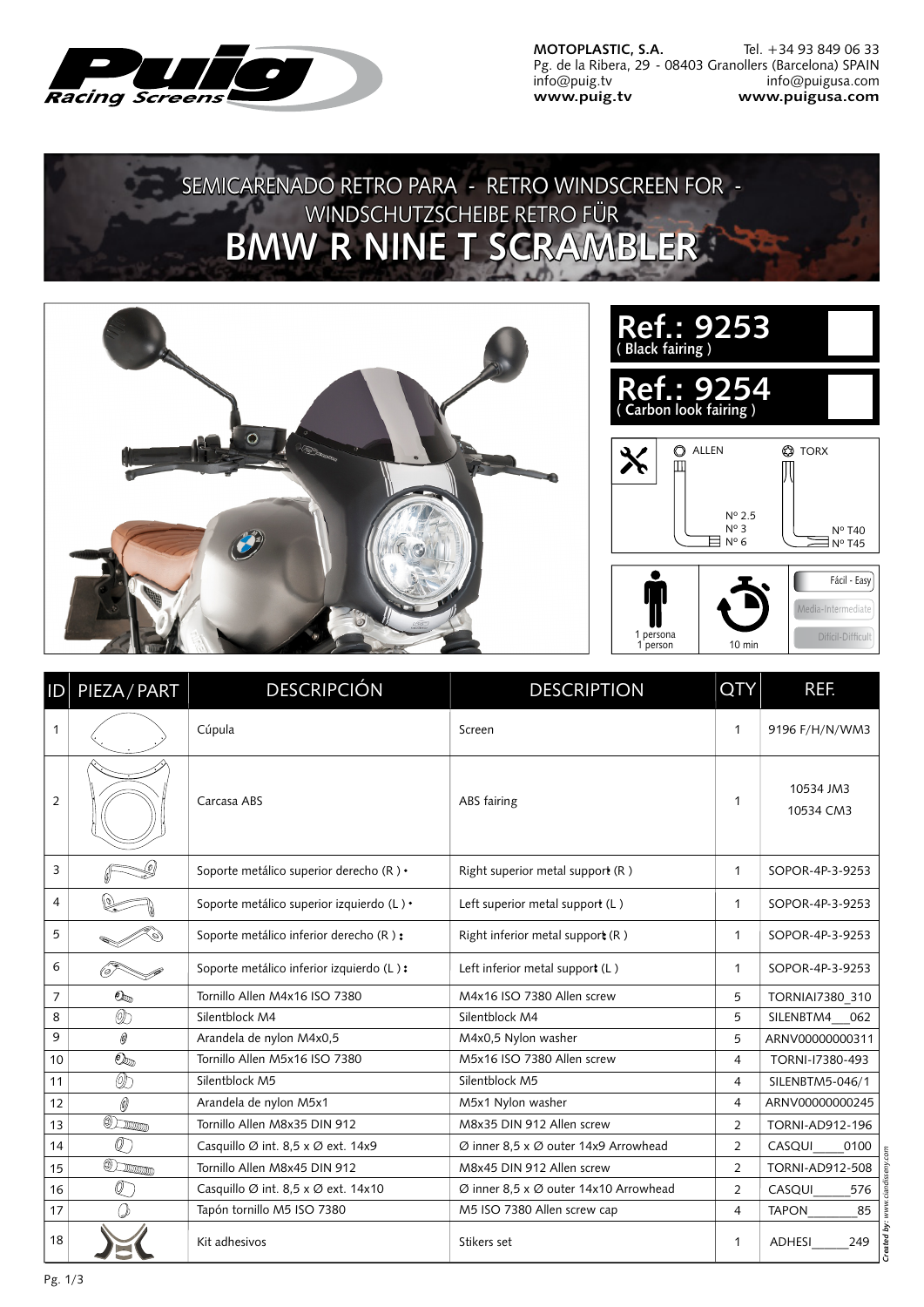

**MOTOPLASTIC, S.A.** Pg. de la Ribera, 29 - 08403 Granollers (Barcelona) SPAIN info@puig.tv **www.puig.tv** Tel. +34 93 849 06 33 info@puigusa.com **www.puigusa.com**

SEMICARENADO RETRO PARA - RETRO WINDSCREEN FOR -WINDSCHUTZSCHEIBE RETRO FÜR **BMW R NINE T SCRAMBLER** 

## INSTRUCCIONES DE MONTAJE - MOUNTING INSTRUCTIONS - MONTAGEANLEITUNG



Pg. 2/3